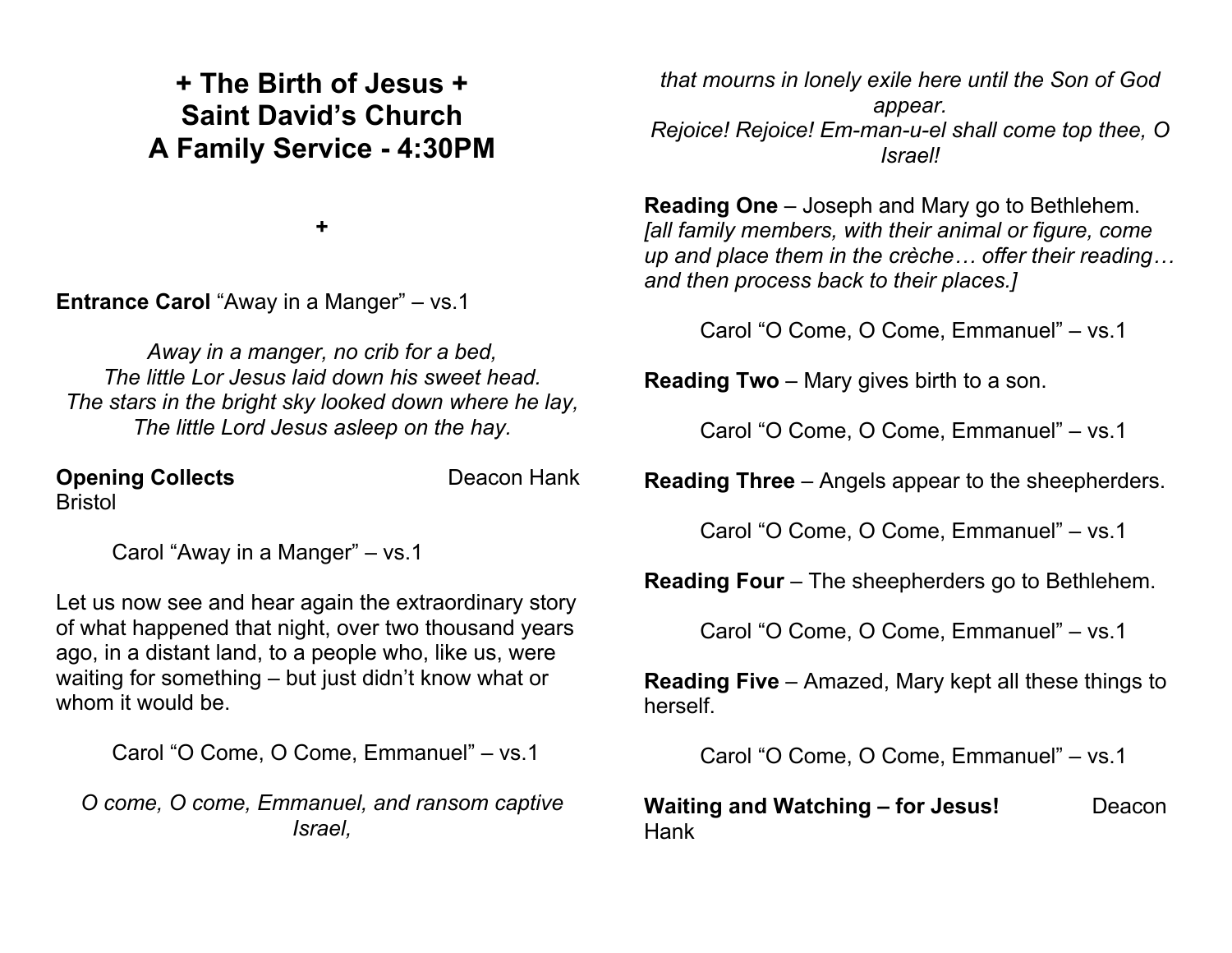**+**

## **Relighting of our (votive) candles**

*A moment of Silence*

Carol "Silent Night" – vs.1

*Silent night, holy night, all is calm, all is bright round yon virgin mother and child. Holy infant, so tender and mild, sleep in heavenly peace. Sleep in heavenly peace.*

Lord's Prayer – And now, as our Savior Christ, born a child many years ago this night, has taught us, we are bold to say together,

*Our Father, who art in heaven, hallowed be thy Name, thy kingdom come, thy will be done, on earth as it is in heaven. Give us this day our daily bread. And forgive us our trespasses, as we forgive those who trespass against us. And lead us not into temptation, but deliver us from evil. For thine is the kingdom, and the power, and the glory, for ever and ever. Amen.*

**Christmas Blessing and Dismissal Deacon** Hank

**Final Carol** "Joy to the World" – vs.1

*Joy to the world! the Lord is come: let earth receive her King; let every heart prepare him room, and heaven and nature sing, and heaven and nature sing, and heaven, and heaven and nature sing.*  **+**